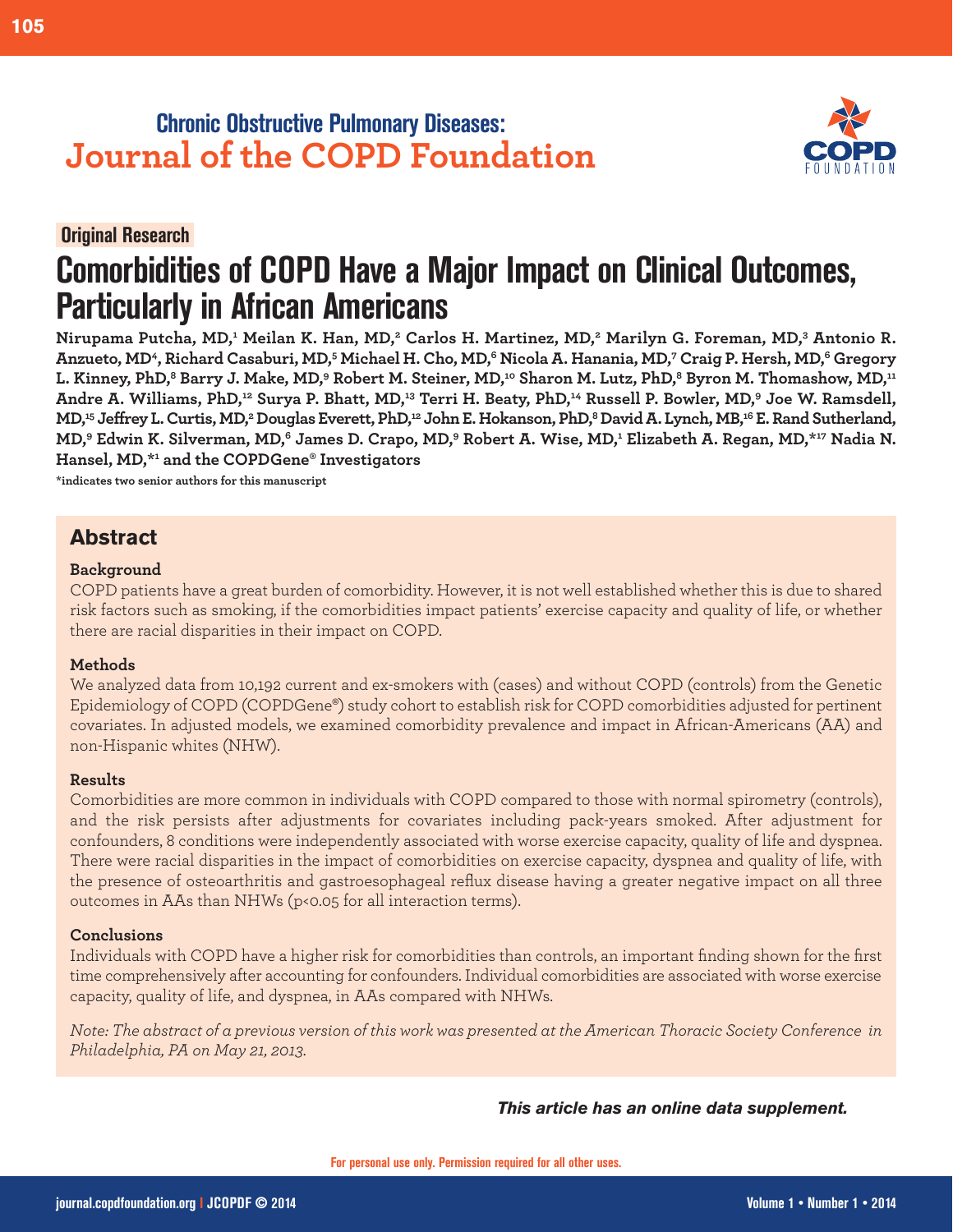**Funding Support:** NP is a postdoctoral research fellow supported by the institutional training grant at Johns Hopkins University, funded by the National Heart, Lung and Blood Institute (NHLBI) [T32HL007534]. The COPDGene® Study is funded by 2R01HL089897 (PI: James Crapo, MD) and 2R01HL089856 (PI: Edwin Silverman, MD). This work is also supported by the COPD Foundation, AstraZeneca Pharmaceuticals LP, Novartis Pharmaceuticals Corporation, Pfizer, Siemens and Sunovion Inc are ongoing supporters of the project through the COPDGene® Industry Advisory Board.

**Abbreviations:** COPD Genetic Epidemiology study, **COPD Gene®**;African Americans, **AA**; non-Hispanic whites, **NHWs**; congestive heart failure, **CHF**; chronic kidney disease, **CKD**; obstructive sleep apnea, **OSA**; gastroesophageal reflux disease, **GERD**; coronary heart disease, **CHD**; Global Initiative for chronic Obstructive Lung Disease, **GOLD**; body mass index, **BMI**; 6-minute walk distance, **6MWD**; St. George's Respiratory Questionaire, **SGRQ**; modified Medical Research Council dyspnea questionnaire, **MMRC**;forced expiratory volume in 1 second, **FEV1**;odds ratio, **OR**; confidence level, **CL**; peripheral vascular disease, **PVD**; Evaluation of COPD Longitudinally to Indentify Predictive Surrogate Endpoints, **ECLIPSE**

**Date of Acceptance:** March 13, 2014

**Citation:** Putcha N, Han MK, Martinez CH, et al. Comorbidities of COPD have a major impact on clinical outcomes, particularly in African Americans. *J COPD F*. 2014 1(1):105-114.doi: http://dx.doi.org/10.15326/jcopdf.1.1.2014.0112.

### **Address correspondence to:**

Nirupama Putcha, MD, MHS 5501 Hopkins Bayview Circle JHAAC 4B.74 Baltimore, MD 21224 nputcha1@jhmi.edu 410-550-0545

#### **Keywords:**

COPD; comorbidities; race

- 1 Division of Pulmonary and Critical Care Medicine, Johns Hopkins University, Baltimore, MD
- 2 Division of Pulmonary and Critical Care Medicine, University of Michigan, Ann Arbor
- 3 Divison of Pulmonary and Critical Care Medicine, Morehouse School of Medicine, Atlanta, GA
- 4 Pulmonary Section, Department of Medicine, University of Texas Health Science Center, and South Texas Veterans Health Care System, San Antonio
- 5 Rehabilitation Clinical Trials Center, Los Angeles Biomedical Research Institute at Harbor-UCLA Medical Center, Torrance, CA
- 6 Channing Division of Network Medicine, Brigham and Women's Hospital, Harvard Medical School, Boston, MA
- 7 Section of Pulmonary, Critical Care and Sleep Medicine, Baylor College of Medicine, Houston, TX
- 8 Colorado School of Public Health, Aurora, CO
- 9 Division of Pulmonary, Critical Care and Sleep Medicine, National Jewish Health, Denver, CO
- 10 Department of Radiology, Temple University School of Medicine, Philadelphia, PA
- 11 Division of Pulmonary, Allergy and Critical Care Medicine, Columbia University, New York, NY
- 12 Division of Biostatistics and Bioinformatics, National Jewish Health, Denver, CO
- 13 Division of Pulmonary, Allergy and Critical Care Medicine, University of Alabama, Birmingham
- 14 Johns Hopkins Bloomberg School of Public Health, Baltimore, MD
- 15 Department of Medicine, University of California San Diego, San Diego
- 16 Division of Radiology, National Jewish Health, Denver, CO
- 17 Department of Medicine, National Jewish Health, Denver, CO

### **Introduction**

The prevalence of comorbidities is higher in COPD patients than the general population.<sup>1-8</sup> Comorbidities, including congestive heart failure (CHF), chronic kidney disease (CKD), diabetes, and obstructive sleep apnea (OSA) have been linked to mortality in COPD.8-16 Specific comorbidities including gastroesophageal reflux disease  $(GERD),<sup>17</sup> CHF, <sup>10</sup> diabetes, <sup>8,18</sup> obesity, <sup>19,20</sup> asthma<sup>21,22</sup> and$ coronary heart disease (CHD)<sup>23,24</sup> have also been associated with worse quality of life, exercise capacity, exacerbation risk and dyspnea. However, these findings have been shown for individual comorbidities, without regard to multimorbidity of the COPD population.

African-Americans (AAs) with COPD have an increased risk of mortality,<sup>25</sup> and experience worse quality of life than non-Hispanic whites (NHWs).26 In general cohorts, AAs have also been shown to have increased prevalence <sup>27</sup> of and mortality<sup>27-35</sup> from chronic conditions, such as cardiovascular disease, CKD, diabetes and stroke. However, it is unknown whether there are racial disparities in the impact of comorbidities on clinical outcomes in COPD.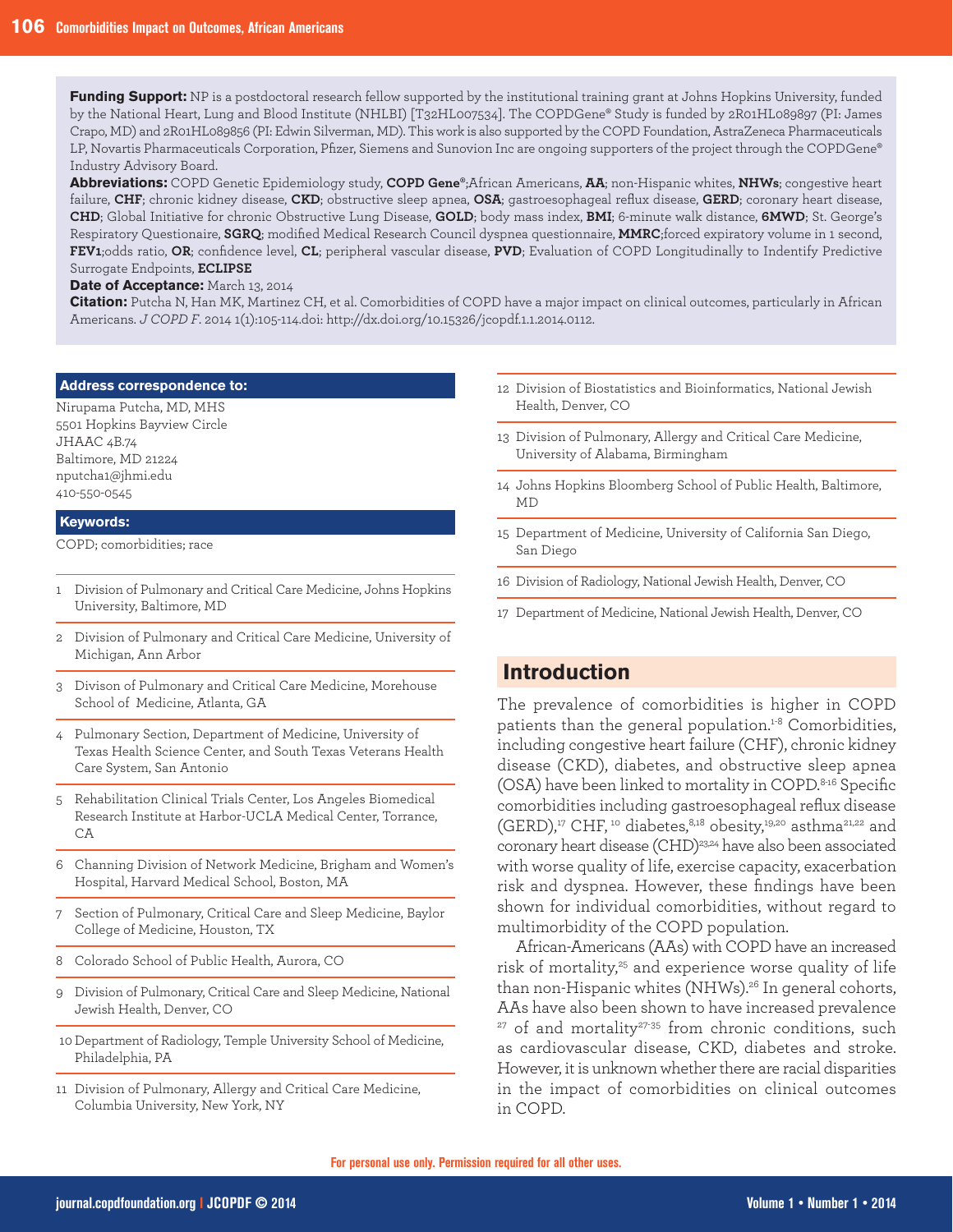There were 3 important hypotheses for this paper. First, we hypothesized that individuals with COPD would have higher risk for developing comorbidities compared to smokers without COPD after accounting for important confounding factors. Second, we hypothesized that comorbidities would play an important role in determining clinical outcomes in COPD, even after controlling for confounding variables and other comorbid conditions given that multiple comorbidities co-exist in individuals with COPD. Finally, we hypothesized there are racial differences between AAs and NHWs on the impact of comorbidities in COPD outcomes. To test these hypotheses, we conducted a comprehensive assessment of comorbidity in the Genetic Epidemiology of COPD (COPDGene®) study. Because it is a well-characterized population including a large number of AAs, the COPDGene® study provides an ideal opportunity to understand how comorbidities contribute to the clinical heterogeneity of COPD which has become increasingly recognized in recent COPD clinical research.

### **Methods**

### *COPDGene® Study Design*

The COPDGene® is an observational study in 21 American centers. The design and goals of this study have been previously described.36 The study recruited 10,192 current and former smokers (January 2008 through April 2011) with and without COPD to provide adequate power to detect genetic differences in the group. To be included, individuals had to be either NHW or AA between ages 45-80 years old with a minimum 10 pack-year smoking history. We analyzed cases of individuals falling within the Global Initiative for chronic Obstructive Lung Disease(GOLD) guidelines' severity of airflow limitations levels 2-4 37(n=3690) and current or former smokers without COPD having normal spirometry (controls) (n=4388). The study was approved by institutional review boards at each center (e-Table 1 in the online supplementary material) and all participants provided informed consent.

### *Comorbidity Assessment*

Comorbidities were ascertained by self-report of physician diagnosis, except obesity which was based on each individual's body mass index (BMI) (e-Table 2 in online supplementary material). We included comorbid chronic diseases and also risk factors for diseases, such as high cholesterol, obesity and hypertension.

### *Clinical Outcomes*

Exercise capacity was measured using 6-minute walk distance (6MWD), expressed in feet using a standardized protocol.38Quality of life was assessed using the St. George's Respiratory Questionnaire (SGRQ)<sup>39</sup> which measures disease impact specific to respiratory disease with higher numbers (range 0-100) representing worse quality of life (more impairment). Dyspnea was measured using the modified Medical Research Council (MMRC) dsypnea questionnaire scale<sup>40</sup> with higher numbers (range 0-4) indicating worse dyspnea. All outcomes were assessed as part of the main COPDGene® study.

#### *Statistical Analysis*

All analyses were performed using Stata 12 statistical software.41 Using a test of proportions, we compared prevalence of comorbidities in cases vs. controls as well as between AAs and NHWs COPD cases. To determine differences in comorbidity prevalence between cases and controls, logistic regression models were fit with comorbidities as outcomes, case status as exposure of interest, and adjusted for age, gender, race, education level (less than high school, high school and some college, college or more) and pack-years of smoking history. An interaction term between race and COPD status was added to the logistic regression models to determine if race modified the impact of COPD status on the risk for specific comorbidities.

Among those within the GOLD 2-4 COPD levels, we assessed whether comorbidities were associated with clinical outcomes (6MWD, SGRQ, and MMRC). We performed adjusted multivariable regression models (linear or logistic regression models based upon the outcome of interest) including all covariates (age, gender, race, absolute post-bronchodilator forced expiratory volume in 1 second (FEV1), pack-years of smoking, education level and current smoking status) and all comorbidities simultaneously to assess which conditions are independently associated with the outcomes. We added interaction terms between comorbidities and race (both separately included in models as well) to determine if the impact of comorbidities upon patient-reported outcomes was modified by race. We also calculated variance inflation factors for the linear regression models in order to determine if significant collinearity existed between the individual comorbidities in the multivariable models.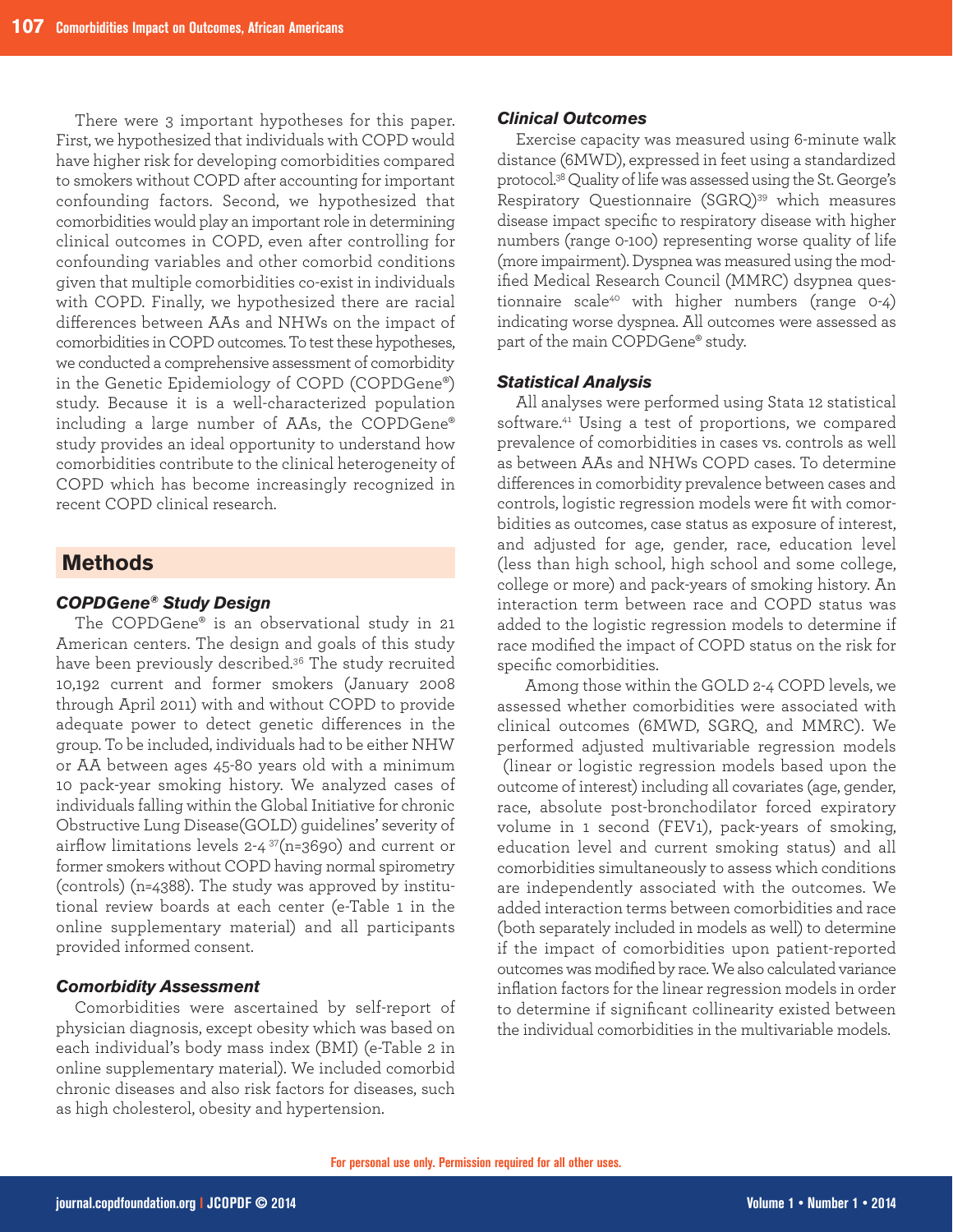### **Table 1: Baseline Demographics and Clinical Characteristics of the Cohort, Comparing GOLD 2-4 cases With Controls.**

|                              | <b>Gold 2-4</b><br><b>Cases</b><br>$(N=3690)$ | <b>Controls</b><br>(current and<br>former<br>smokers)<br>$(N=4388)$ | p-value |
|------------------------------|-----------------------------------------------|---------------------------------------------------------------------|---------|
| Age, years                   | 63.4(8.5)                                     | 56.7(8.4)                                                           | < 0.001 |
| Female, n(%)                 | 1,638(44)                                     | 2,068 (47)                                                          | 0.014   |
| African American, n(%)       | 836 (23)                                      | 1,807(41)                                                           | < 0.001 |
| FEV1 percent predicted       | 50.2 (18.0)                                   | 97.5(11.5)                                                          | < 0.001 |
| FEV1/FVC ratio               | 49.5 (13.1)                                   | 78.7 (5.2)                                                          | < 0.001 |
| Pack-years smoked            | 53.0 (27.5)                                   | 37.2 (20.2)                                                         | < 0.001 |
| Current smoker, n(%)         | 1,501(41)                                     | 2,619 (60)                                                          | < 0.001 |
| BMI, kq/m <sup>2</sup>       | 28.1(6.3)                                     | 28.9 (5.8)                                                          | < 0.001 |
| 6 minute walk distance, feet | 1174.8 (397.0)                                | 1491.5 (350.7)                                                      | < 0.001 |
| SGRQ score, total            | 40.9 (21.9)                                   | 17.0 (18.0)                                                         | < 0.001 |
| MMRC dyspnea score           | 2.1(1.4)                                      | 0.8(1.2)                                                            | < 0.001 |
| Education attained, n(%)     |                                               |                                                                     | 0.001   |
| Some high school             | 532 (14)                                      | 551(13)                                                             |         |
| High school or some college  | 2,022 (55)                                    | 2,324(53)                                                           |         |
| College graduate and beyond  | 1,135(31)                                     | 1,513(34)                                                           |         |
| Number of comorbidities      | 3.3(2.3)                                      | 2.4(2.0)                                                            | 0.001   |

All values are mean (SD) unless otherwise indicated. P-values were calculated with t-tests for continuous variables and chi-squared tests for categorical.

## **Results**

### *Comorbidity Prevalence in Cases and Controls*

Baseline demographics and clinical characteristics of the cohort in COPD cases (N=3,690) and controls (N=4,388) are displayed in Table 1 and have been previously described.42,43 COPD cases had worse lung function and more cumulative smoking history (but fewer current smokers) compared to controls. Most comorbidities were more prevalent in those with COPD, with the exception of obesity, which was less prevalent in COPD, and hay fever which was not statistically different between groups (e-Table 3 in the online supplementary material). COPD cases had a higher comorbidity burden compared to controls (3.3 conditions in cases vs. 2.4 in controls, p<0.001). After adjustment for confounders, risk for most comorbidities continued to be higher in COPD cases compared to controls (Figure 1). The highest risks were for CHF (odds ratio [OR] 3.36, 95% confidence level [CI] 2.37-4.49) and osteoporosis (OR 1.66, 95% CI 1.43-1.94). Individuals with COPD had a lower risk for high cholesterol (OR 0.84, 95% CI 0.75-0.93) and obesity (OR 0.87, 95% CI 0.79-0.97).



**Figure 1: Odds Ratios With 95% Confidence Intervals (in parentheses) for Risk of Specific Comorbidities Based on COPD Case Status.** Adjusted for age at enrollment, gender, race, pack years smoked and education level. For all conditions pictured, COPD case status was significantly associated with increased risk for the condition with the exception of obesity and high cholesterol, in which case status was significantly associated with decreased risk. Conditions in which case status was not associated with increased risk were cancer, diabetes, and osteoarthritis (not pictured).

### **Table 2: Specific Comorbidity Prevalence Comparing African-Americans Versus Non-Hispanic Whites Among GOLD 2-4 Participants.**

| <b>Comorbidity</b> | Non-Hispanic<br>whites<br>$(N=2853)$ | African-<br><b>Americans</b><br>$(N=836)$ | p-value |
|--------------------|--------------------------------------|-------------------------------------------|---------|
| Diabetes           | 343(12)                              | 139(17)                                   | < 0.001 |
| Hypertension       | 1400 (49)                            | 468 (56)                                  | < 0.001 |
| Stomach ulcers     | 305(11)                              | 67(8)                                     | 0.024   |
| Sleep apnea        | 507(18)                              | 124(15)                                   | 0.048   |
| CHD                | 516(18)                              | 92(11)                                    | < 0.001 |
| <b>PVD</b>         | 109(4)                               | 17(2)                                     | 0.012   |
| High cholesterol   | 1266 (44)                            | 263(32)                                   | < 0.001 |
| Cancer             | 215(8)                               | 35(4)                                     | < 0.001 |
| Osteoarthritis     | 645(23)                              | 119(14)                                   | < 0.001 |
| Osteoporosis       | 570 (20)                             | 70(8)                                     | < 0.001 |
| <b>GERD</b>        | 951(33)                              | 165(20)                                   | < 0.001 |

All values displayed as N(%). Unadjusted prevalence of comorbidities in non-Hispanic whites compared to African-Americans. Shaded cells indicate conditions significantly more pre valent in non-Hispanic whites , non-shaded cells indicate conditions more prevalent in African Americans. Conditions without significant difference between groups not shown.

Among participants with COPD, diabetes (17% vs. 12% prevalence in AA vs. NHW, p<0.001) and hypertension (56% vs. 49%, p<0.001) were more common in AAs (Table 2). However, after adjusting for confounders, there were no significant statistical interactions between race and case status in risk for individual comorbidities.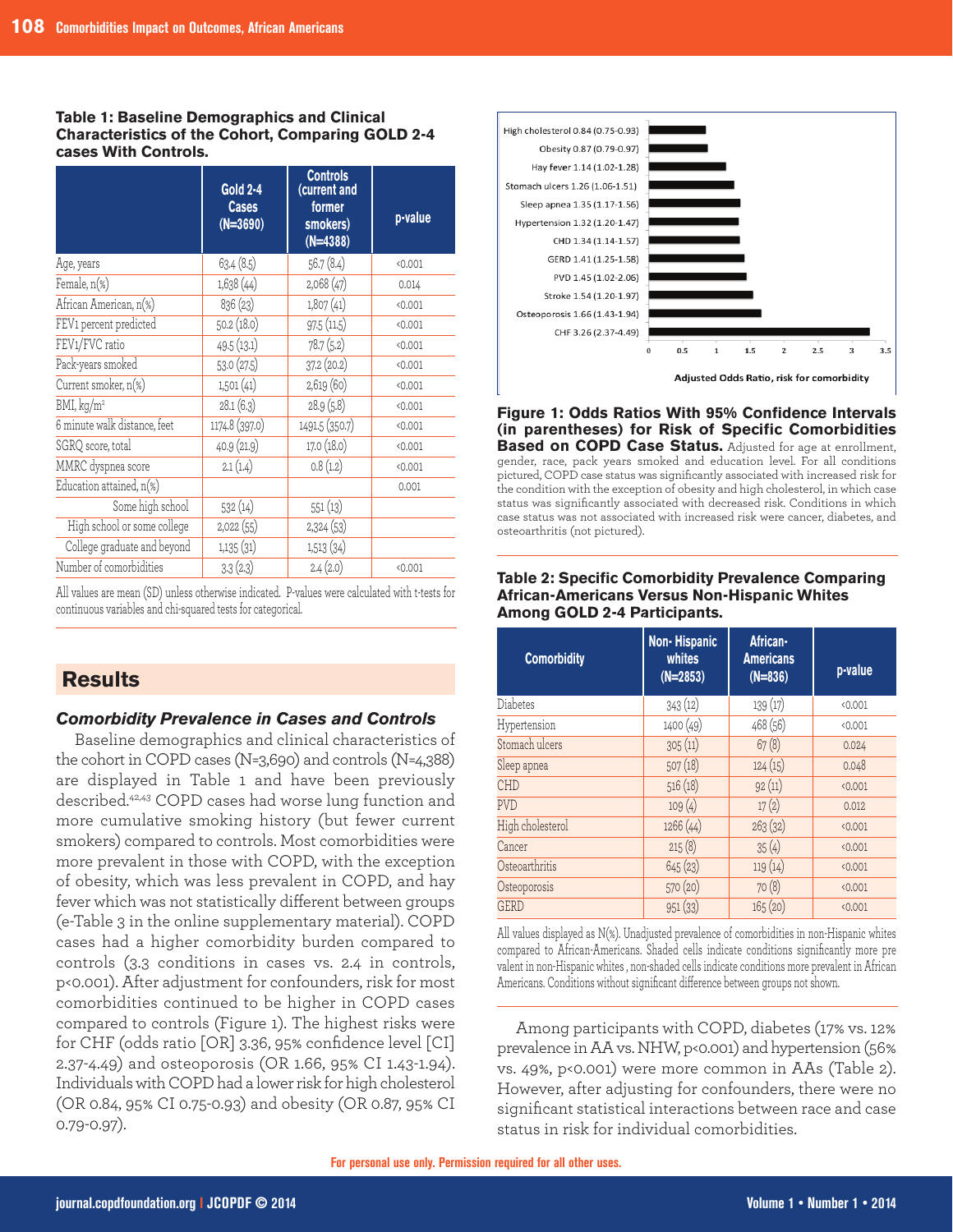

### **Figure 2a: Adjusted Associations Between Comorbidities and Exercise Capacity Measured by 6MWD Among**

**GOLD 2-4 Cases.** All listed conditions were included in one model along with age at enrollment, gender, race, FEV1 (post-bronchodilator), pack years of smoking, education level and current smoking status. Associations reported as difference in 6MWD with 95% confidence intervals.

| Comorbidity      | Difference in SGRQ (95% CI) |
|------------------|-----------------------------|
| Sleep apnea      | 6.63 (4.99, 8.27)           |
| Stroke           | 4.74 (2.24, 7.24)           |
| <b>GERD</b>      | 4.14 (2.79, 5.49)           |
| Osteoporosis     | 3.29 (1.68, 4.90)           |
| Obesity          | 2.61 (1.28, 3.94)           |
| Stomach ulcers   | 2.28 (0.31, 4.26)           |
| CHF              | 1.88 (-0.80, 4.57)          |
| Osteoarthritis   | 2.12 (0.60, 3.63)           |
| CHD              | 2.11 (0.40, 3.83)           |
| <b>Diabetes</b>  | 1.37 (-0.45, 3.20)          |
| Hay fever        | 1.68 (0.31, 3.06)           |
| Hypertension     | 1.00 (-0.26, 2.27)          |
| Cancer           | 1.00 (-1.36, 3.37)          |
| High cholesterol | $-0.16$ $(-1.46, 1.14)$     |
| <b>PVD</b>       | $-0.38$ $(-3.65, 2.90)$     |
|                  |                             |
|                  | 10<br>2<br>6<br>8<br>o      |
|                  | <b>SGRQ</b> score           |

**Figure 2b: Adjusted Associations Between Comorbidities and Quality of Life Measured by the SGRQ Among GOLD 2-4 Cases.** All listed conditions were included in a single model along with age at enrollment, gender, race, FEV1 (post-bronchodilator), pack years of smoking, education level and current smoking status. Associations reported as difference in SGRQ with 95% confidence intervals.

### *Impact of Comorbidities on Clinical Outcomes*  **6MWD**

After adjusting for all other comorbidities in addition to potential confounders (Figure 2a), CHF (99.6 fewer feet walked, 95% CI -150.5,-48.7), obesity (91.1 fewer feet walked, 95% CI -115.7, -66.4) and OSA (73.8 fewer feet walked, 95% CI -104.2, -43.3) had the strongest independent associations with exercise capacity. Peripheral vascular



### **Figure 2c: Adjusted Associations Between Comorbidities and Dyspnea Measured by MMRC Among GOLD**

**2-4 Cases.** All listed conditions were included in one model along with age at enrollment, gender, race, FEV1 (post-bronchodilator), pack years of smoking, education level and current smoking status. Associations reported as OR for worse MMRC score with 95% confidence intervals.

disease (PVD), CHD, diabetes, osteoporosis and osteoarthritis were also significantly associated with shorter distance walked in 6 minutes. Addition of height to the above models did not appreciably change our results. For models including all comorbidities simultaneously, checking the variance inflation factors indicated that collinearity was not a significant issue.

### **SGRQ**

After adjusting for all comorbidities simultaneously, 9 conditions were independently associated with higher SGRQ (Figure 2b), most remarkably OSA (higher SGRQ score by 6.6 points; 95% CI 4.9-8.3), stroke (4.7; 95% CI 2.2-7.2) and GERD (4.1; 95%CI 2.8-5.5).

### **Dyspnea**

After controlling for all comorbidities, (Figure 2c) 8 conditions including OSA (OR for worse dyspnea 1.62, 95% CI 1.38-1.92), CHF (OR 1.42; 95% CI 1.08-1.88), and stroke (OR 1.45; 95% CI 1.12-1.88) were independently associated with worse dyspnea.

### *Racial Differences in Impact of Comorbidities on Clinical Outcomes in COPD*

Despite having younger age, less smoking history, better lung function and fewer comorbidities, AAs had worse dyspnea, exercise capacity and health status in unadjusted calculations (Table 3).

There were racial disparities in the impact of comorbidities on outcomes (Table 4). Osteoarthritis and GERD had a greater impact on AAs than NHWs. The presence

**For personal use only. Permission required for all other uses.**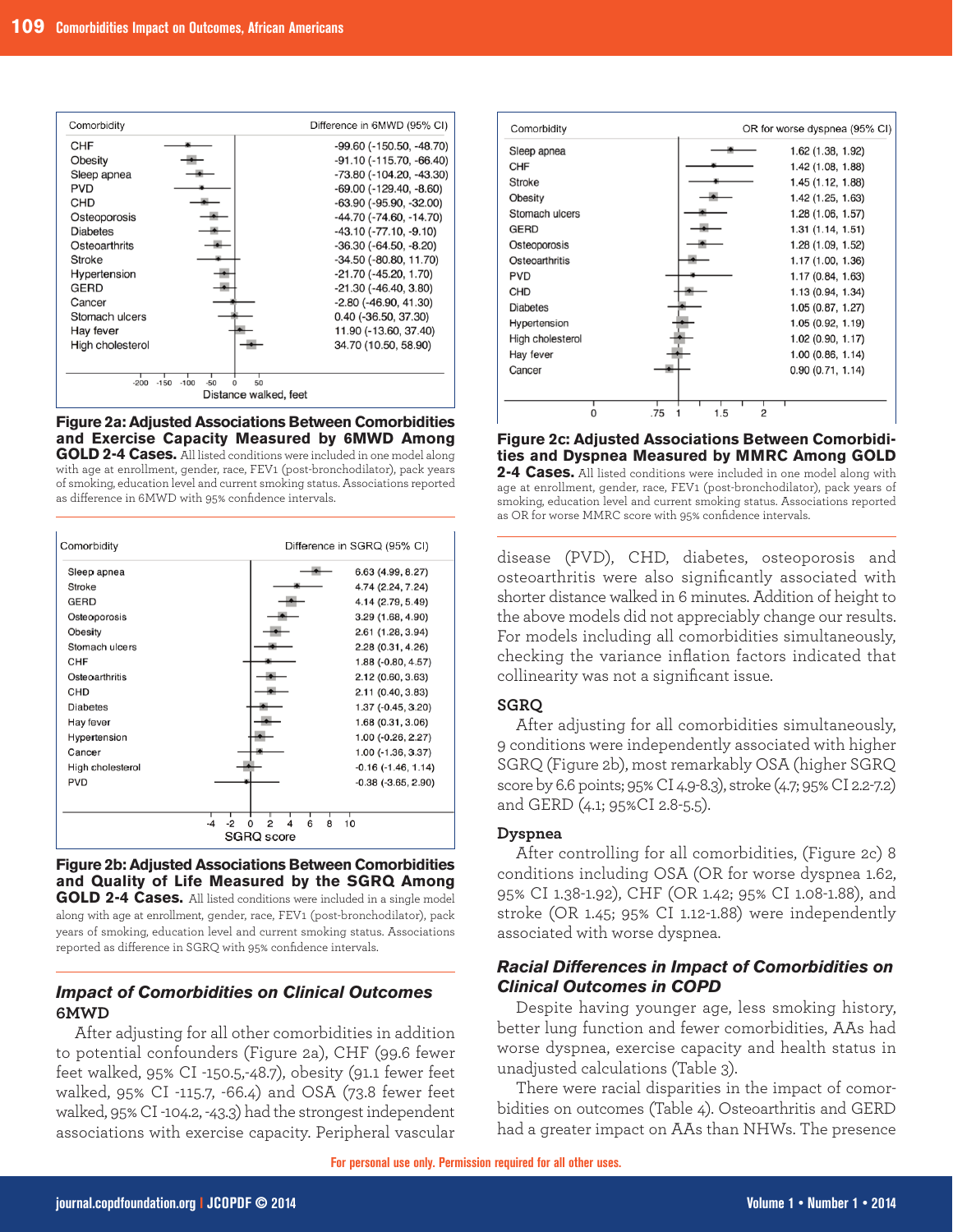#### **Table 3: Baseline Demographics and Clinical Characteristics of the Cohort, Comparing African-Americans to Non-Hispanic Whites, GOLD 2-4 Cases.**

|                              | African-<br><b>Americans</b><br>$(N=836)$ | Non-Hispanic<br><b>Whites</b><br>$(N=82, 854)$ | p-value |
|------------------------------|-------------------------------------------|------------------------------------------------|---------|
| Age, years                   | 59.0 (8.2)                                | 64.7(8.2)                                      | < 0.001 |
| Female, n(%)                 | 377(45)                                   | 1,261(44)                                      | 0.641   |
| FEV1 percent predicted       | 52.2(17.8)                                | 49.6 (18.0)                                    | 0.001   |
| Pack years smoked            | 42.4 (23.0)                               | 56.1(28.0)                                     | 0.001   |
| Current smoker, n(%)         | 509 (61)                                  | 992 (35)                                       | < 0.001 |
| BMI, kg/m <sup>2</sup>       | 28.0 (6.8)                                | 28.1(6.1)                                      | 0.671   |
| 6 minute walk distance, feet | 1050.6 (395.6)                            | 1211.7 (389.9)                                 | < 0.001 |
| SGRQ score, total            | 44.0 (23.3)                               | 40.0(21.4)                                     | < 0.001 |
| MMRC dyspnea score           | 2.3(1.4)                                  | 2.1(1.4)                                       | < 0.001 |
| Education attained, n(%)     |                                           |                                                | < 0.001 |
| Some high school             | 224(27)                                   | 308(11)                                        |         |
| High school or some college  | 497 (59)                                  | 1,525(53)                                      |         |
| College graduate and beyond  | 115(14)                                   | 1,020 (36)                                     |         |
| Number of comorbidities      | 3.1(2.2)                                  | 3.4(2.3)                                       | 0.001   |

All values are mean (SD) unless otherwise indicated.

of GERD was associated with 109.1 (95% CI-170.4, -47.9) fewer feet walked in six minutes, 9.1 (95% CI 5.5, 12.7) points higher on the SGRQ scale, and OR 1.93 (95% CI 1.40, 2.66) for worse dyspnea score in AAs compared to 38.5 (95% CI -65.1, -12.0) fewer feet walked, 5.8 (95% CI 4.4, 7.2) points higher on the SGRQ and OR 1.49 (95% CI 1.29, 1.72) for worse dyspnea in NHWs. Osteoarthritis was associated with 132.6 (95% CI -202.8, -62.3) fewer feet walked in 6 minutes, 6.7 (95%CI 2.5, 10.8) points higher on the SGRQ scale and OR 2.05 (95% CI 1.43, 2.96) for worse dyspnea score in AAs compared to 64.2 (95% CI -94.2, -34.2) fewer feet walked, 4.5 (95% CI 2.9, 6.1) points higher on the SGRQ and OR 1.37 (95% CI 1.16, 1.61) for worse dyspnea in NHWs. Only obesity was less detrimental in AAs compared to NHWs in its contribution to decreased exercise capacity. The cardiovascular risk factors of hypertension and high cholesterol also had worse effects on quality of life and dyspnea among AAs as compared to NHWs. Sensitivity analyses were performed including use of inhaled corticosteroids in all of the above models, with minimal change in our results (data not shown).

### **Discussion**

Using the large multi-center COPDGene® study, we confirmed that most comorbidities are significantly more prevalent among individuals with COPD than in

controls. Further, among individuals with COPD, most comorbidities were independently and strongly associated with lower exercise capacity, worse respiratory-specific quality of life and dyspnea. Importantly, several common comorbidities, particularly GERD and osteoarthritis, had a greater impact on clinical outcomes in AAs with COPD than in NHWs.

Our results support those of previous studies showing an increased comorbidity burden among individuals with COPD compared to general populations.<sup>2-4,8,44</sup> Though in some cases these studies did control for confounding,3,4, 44 there has not yet been a comprehensive accounting of comorbidity risk in individuals with COPD while also accounting for confounders. A recently published study displayed not only a higher prevalence of comorbidity in patients with COPD to compared smoking controls, it also demonstrated that the risk for comorbidity is higher in smokers with and without COPD compared to nonsmoking controls.45 One study described clusters of comorbidities in individuals with COPD to define clinical subgroups with regards to inflammation and outcomes.46 Our approach differs in that we attempt to understand the contribution of each comorbidity within the framework of coexisting conditions. Specifically, we found that risk for cardiovascular conditions is substantially increased in individuals with COPD compared to controls after adjustment for smoking. These findings challenge us to understand the mechanism for this increased risk, particularly for cardiovascular conditions, among individuals with COPD. Some have hypothesized that systemic inflammation leading to or resulting from COPD puts the individual at heightened risk for cardiovascular disease.<sup>47</sup> The finding that a subgroup with COPD and higher levels of inflammatory biomarkers have a higher risk for heart disease and diabetes<sup>46.48</sup> lends some weight to this theory. Other explanations include increased susceptibility or increased exposure to the toxic effects of smoke in COPD.49

A majority of comorbidities studied were independently associated with worse exercise capacity, respiratoryspecific quality of life, and dyspnea. Though a study from the Evaluation of COPD Longitudinally to Identify Predictive Surrogate Endpoints (ECLIPSE) cohort did not show a significant association between cardiovascular disease and exercise capacity<sup>50</sup> other studies have shown associations of cardiovascular diseases<sup>8,10,23,24</sup> and diabetes<sup>8,18</sup> with exercise capacity, poor quality of life, exacerbation risk, dyspnea and mortality. Our findings extend those of previous studies in that we were able to control for the presence of other conditions, confirming the independence of these associations in some cases. Our results show that CHF, OSA and obesity were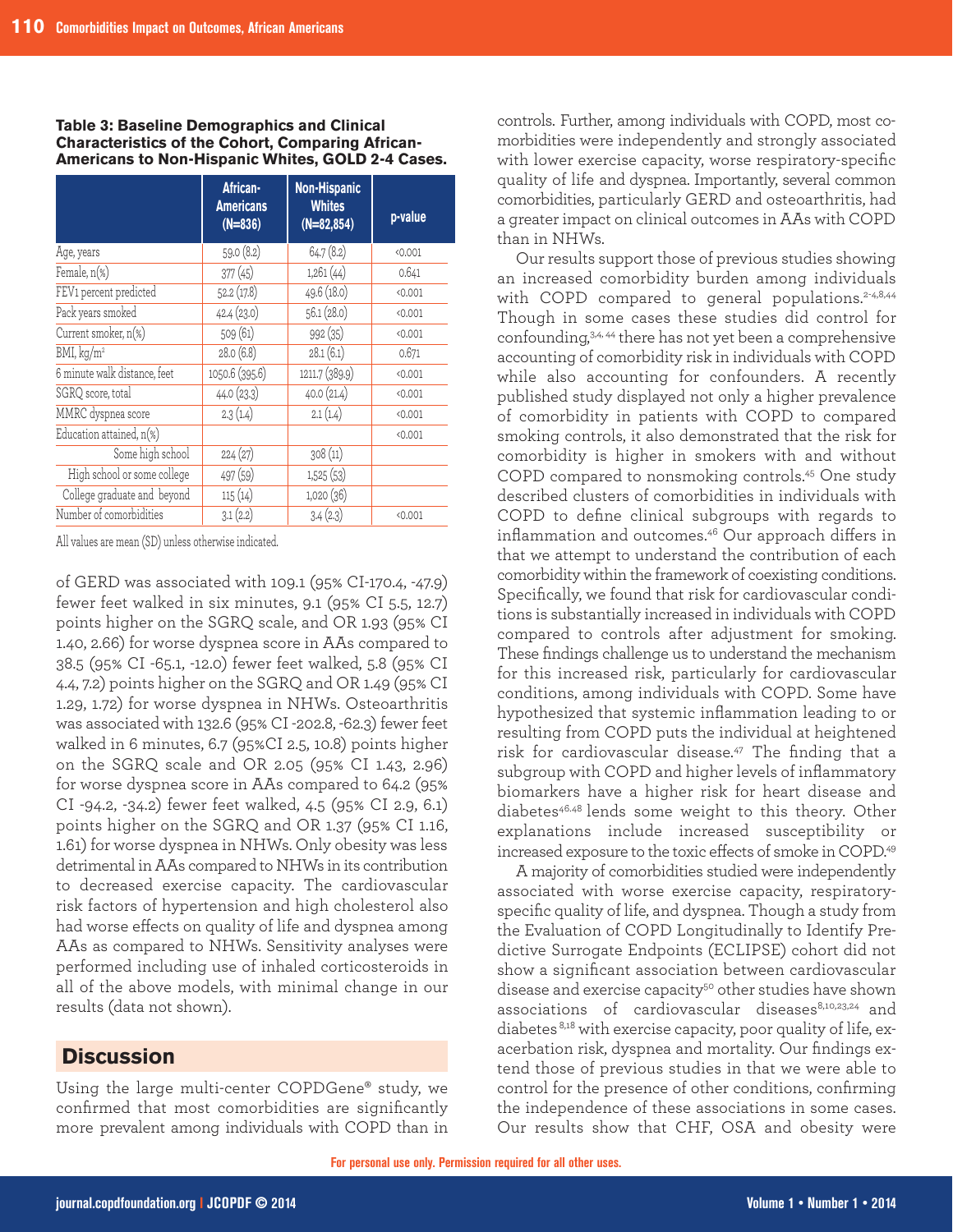strongly linked to worse exercise capacity. Given that the results are based on associations noted in this observational study, we cannot conclude causality, and it is possible that individuals have worse cardiovascular disease as a result of poor exercise capacity. Regardless, such a finding is important in its suggestion that programs for improving exercise capacity such as pulmonary rehabilitation could be particularly beneficial in patients with concomitant cardiovascular disease. Finally, the finding that OSA is strongly associated with poor exercise capacity, quality of life and worse dyspnea in individuals with COPD challenges us to better understand this overlap syndrome and suggests that more aggressive diagnosis and treatment of this disease could improve clinical outcomes in COPD. One could speculate that the mechanism for the impact of OSA, particularly untreated or undertreated OSA, on clinical outcomes in COPD would be through worsening of pulmonary vascular disease, which would in turn impact clinical endpoints such as exercise capacity and dyspnea.

We found that most comorbidities were less prevalent in AA COPD cases compared with NHWs, but when present, these comorbidities were associated with higher risk for worse outcomes among AAs with COPD. Among cases, both GERD and osteoarthritis were associated

with a higher risk for worse clinical outcomes in all measured domains in AAs compared to NHWs. In addition, other comorbidities such as osteoporosis (for quality of life), high cholesterol and hypertension (both for quality of life and dyspnea) also had greater impact on health outcomes in AAs compared to NHWs. The etiology for GERD and osteoarthritis being important comorbidities which impact AAs more than NHWs is unclear, however it is possible that AAs are more susceptible to dietary influences or exercise habits which predispose individuals to developing these diseases and subsequent poor health outcomes. Previous investigations have also suggested that other clinical factors, such as exacerbations and total percent emphysema measured on quantitative CT, are more strongly linked to poor health outcomes, such as quality of life and exercise capacity, among AAs as compared to NHWs. 26,50 In addition, cardiovascular disease and CKD have been associated with heightened mortality risk for AAs in general population studies,28-35,52,53 supporting our findings that chronic diseases may have disparate health impacts on AAs. Though it is possible that the differences found by race could be related to confounding factors such as access to care and medication use, the comprehensive data available on our study population allowed us to control for these important

|                  |           | <b>Non-Hispanic Whites</b> |           | <b>African-Americans</b> |  |
|------------------|-----------|----------------------------|-----------|--------------------------|--|
| 6MWD             | Coeff     | 95% CI                     | Coeff     | 95% CI                   |  |
| Osteoarthritis   | $-64.2$   | $(-94.2, -34.2)$           | $-132.6$  | $(-202.8, -62.3)$        |  |
| Obesity          | $-139.4$  | $(-165.7, -113.2)$         | $-65.9$   | $(-117.8, -14.0)$        |  |
| <b>GERD</b>      | $-38.5$   | $(-65.1, -12.0)$           | $-109.1$  | $(-170.4, -47.9)$        |  |
| <b>SGRQ</b>      | Coeff     | 95% CI                     | Coeff     | 95% CI                   |  |
| Osteoarthritis   | 4.5       | (2.9, 6.1)                 | 6.7       | (2.5, 10.8)              |  |
| Osteoporosis     | 4.0       | (2.4, 5.7)                 | 6.8       | (1.6, 12.1)              |  |
| Hypertension     | 1.9       | (0.6, 3.2)                 | 7.3       | (4.3, 10.4)              |  |
| High cholesterol | 1.4       | (0.1, 2.8)                 | 5.0       | (1.8, 8.2)               |  |
| <b>GERD</b>      | 5.8       | (4.4, 7.2)                 | 9.1       | (5.5, 12.7)              |  |
| <b>MMRC</b>      | <b>OR</b> | 95% CI                     | <b>OR</b> | 95% CI                   |  |
| Osteoarthritis   | 1.37      | (1.16, 1.61)               | 2.05      | (1.43, 2.96)             |  |
| Hypertension     | 1.19      | (1.04, 1.36)               | 1.57      | (1.20, 2.04)             |  |
| High cholesterol | 1.14      | (0.99, 1.31)               | 1.58      | (1.20, 2.08)             |  |
| <b>GERD</b>      | 1.49      | (1.29, 1.72)               | 1.93      | (1.40, 2.66)             |  |

#### **Table 4: Stratified Analyses by Race for Association With COPD Outcomes Based Upon Presence of Comorbidites.**

Coefficients and 95% CIs represent adjusted difference in exercise capacity (6 minute walk distance) or quality of life (SGRQ score) based upon presence of comorbidities (reference group those without comorbid condition listed). Odds ratios and 95% CIs represent adjusted risk for worse dyspnea (measured 1 point worse on MMRC score scale) based upon presence of comorbidities (reference group those without comorbid condition listed). Stratified analyses also adjusted for pack-years smoked, age at enrollment, current smoking status, education level and gender. Stratified analyses displayed for those comorbidities with statistically significant interaction terms between race and comorbidities in full models (p<0.05 for all interaction terms).

**For personal use only. Permission required for all other uses.**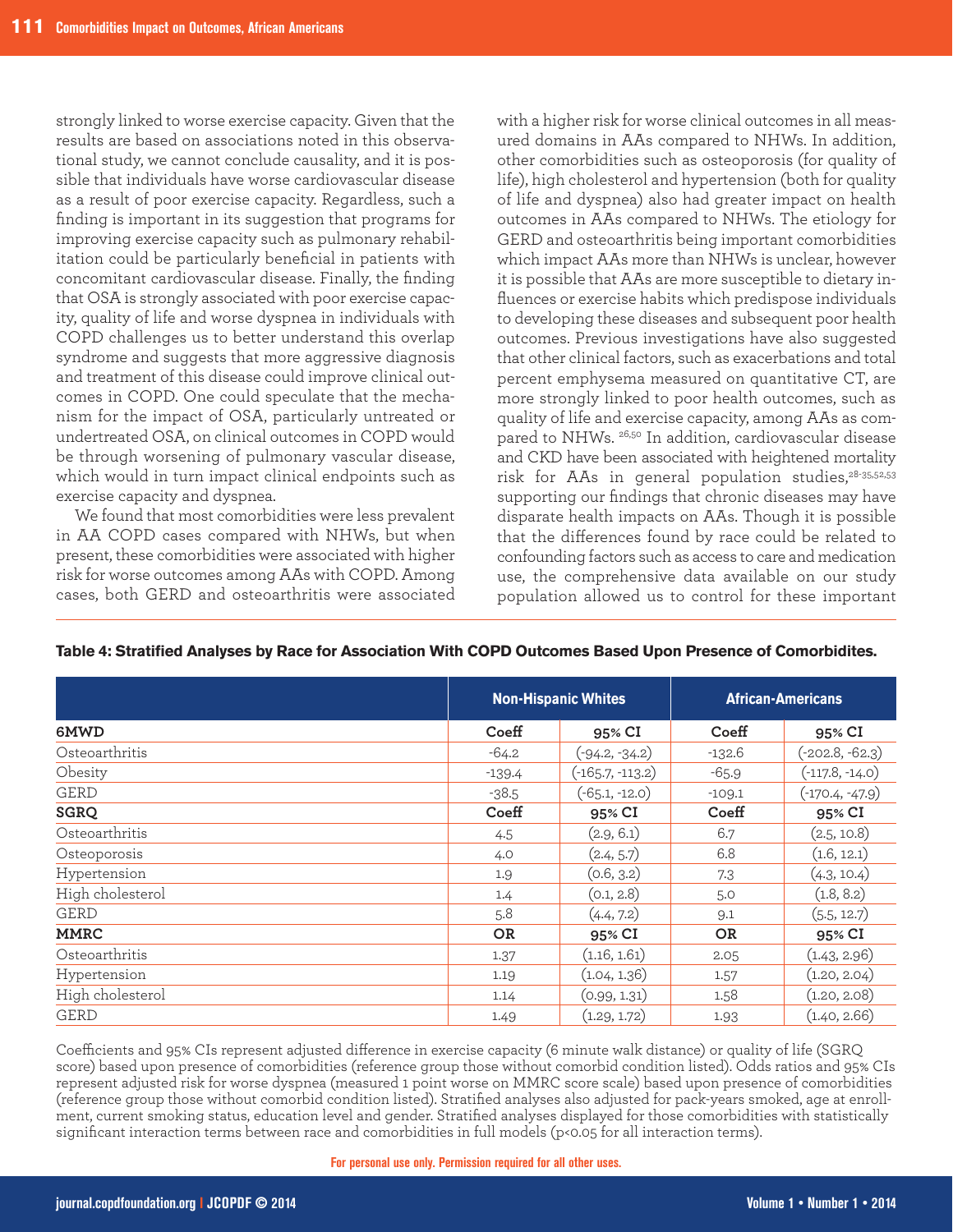parameters in our analyses. It is also possible that certain conditions are associated with worse clinical outcomes in AAs because of a higher severity of illness in AAs compared to NHWs, given that data on severity of illness for comorbidities was not available in this study.

Our study is subject to some limitations. The data are cross-sectional, thus inferences about causality are limited. Comorbid conditions were defined by self-report of physician diagnosis ("Have you ever been told by a physician that you have..."), without regards to severity of the disease or treatment status. Validity of self-report for defining chronic diseases appears to vary based upon characteristics of the study population, the disease in question, and whether the disease is prevalent or incident. Self-report for diseases such as diabetes or osteoarthritis<sup>54-56</sup> is likely more valid than that of CHD or stroke, 56-58 though this validity is much more variable in the case of malignancy.57-59 Comparing the prevalence of comorbid conditions in our study to another population in which conditions were identified with objective data such as laboratory values, anthropometrics and validated instruments,46 we find that with some comorbidities such as hypertension the prevalence is comparable (51% in our study, 48% in the Vanfleteren, et al, study), while in other comorbidities the prevalence is disparate, as in osteoporosis (17% in our study, 31% in the VanFleteren, et al study). Comparing to Divo, et al,<sup>9</sup> which also used medication and objective data to confirm the presence of conditions when available, our study showed a lower prevalence of congestive heart failure (5% vs. 15.7%) and coronary heart disease (17% vs. 30.2%) but a comparable prevalence of gastric ulcers (10% vs.11.5%). Though some of these differences in prevalence could potentially be attributed to the difference between self-report and objective measures of comorbidity, it is also possible that different prevalence of disease exists between European and American populations. In this study, individuals with active cancer undergoing treatment or with suspected lung cancer were excluded, a possible reason for the insignificant findings for the association of cancer with outcomes. Further, the group with cancer reported cancers of bladder, breast, colon or prostate, representing a heterogeneous spectrum of disease burden. Additionally, COPDGene® did not gather data on the presence of depression or anxiety (shown in previous studies to be prevalent with COPD8 and when present, associated with poor outcomes, 50 nor was data available on anemia in the population. We also did not have data on the severity of comorbidities or the current treatment status of conditions, which would potentially impact the association with outcomes. Finally, we used education level as a surrogate measure for socioeconomic status. This has been shown to be an appropriate and relevant measure of socioeconomic status in previous studies.<sup>60,61</sup>

In conclusion, this study shows a high prevalence of comorbidities and a large impact by these conditions on functional status in individuals with COPD. In particular, certain comorbidities were more predictive of poor functional status in African-Americans compared to non-Hispanic whites. Currently, it is unknown if targeting therapies for specific comorbidities will improve functional status in COPD. A better understanding of how comorbidities contribute to the heterogeneity of COPD is important. Ultimately, developing such an understanding can determine whether screening for and treating comorbidities can improve quality of life, symptoms and exercise capacity of patients with COPD.

### **Acknowledgements:**

NP takes responsibility for the content of the manuscript, including data and analysis. NP, MKH, CPH, RW, EAR and NNH provided substantial contributions to conception and design, acquisition of data, or analysis and interpretation of data. MGF, ARA, RC, MHC, NAH, CPH, GLK, BJM, RMS, SML, BMT, AAW, SPB, THB, RPB, JLC, DE, JEH, DAL, ERS, EKS, JDC, JWR contributed to conception and design and, interpretation of data. All authors contributed to revising the manuscript critically for important intellectual content and provided final approval of the version to be published.

### **Declaration of Interest:**

All authors declare that they have no special interests related to or impacting the work included in this manuscript with the following exceptions: RC, BMT, RAW, CPH, BJM, EKS, MKH report monies paid to them for consultancy; RC, RAW, BJM and EKS report monies paid to their institutions; RC, BJM, EKS and MKS report monies paid for lectures; BMT, RAW, BJM, and MKH report being on advisory boards; BJM and MKH report royalties paid to them for previous work, and BJM reports paid educational presentations as well as paid manuscript preparation.

### **Role of Sponsors:**

The funding organizations/sources did not influence or guide the development of this research and manuscript.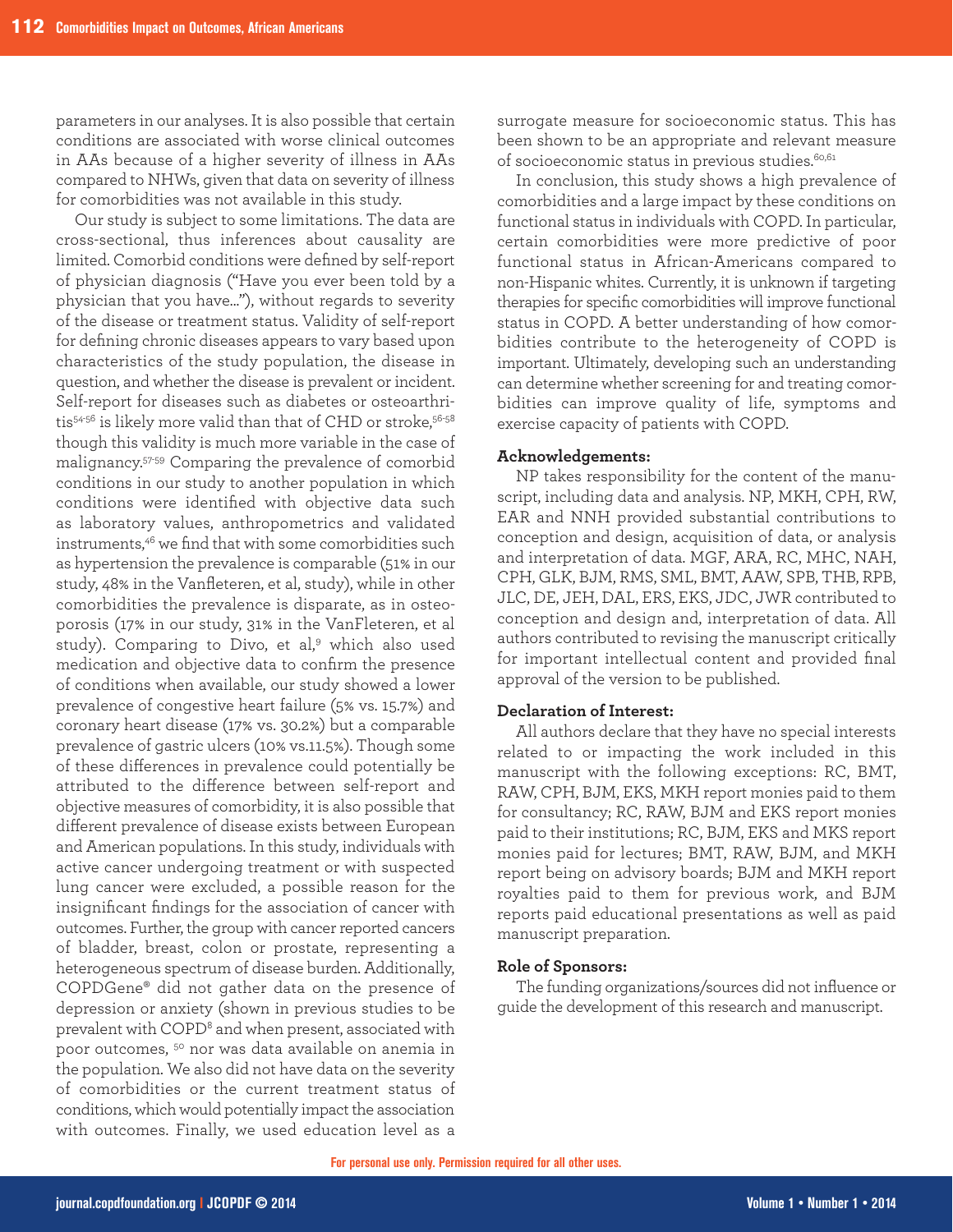### **References:**

- 1. Holguin F, Folch E, Redd S et al. Comorbidity and mortality in COPD-related hospitalizations in the United States, 1979 to 2001. *Chest.* 2005; 128(4):2005-2011.
- 2. Schnell KM, Weiss CO, Lee T, et al. The prevalence of clinicallyrelevant comorbid conditions in patients with COPD: a cross-sectional study using data from NHANES 1999-2008. *BMC Pulm Med.* 2012;12:26.
- 3. Mannino DM, Thorn D, Swensen A, et al. Prevalence and outcomes of diabetes, hypertension and cardiovascular disease in COPD. *Eur Respir J.* 2008; 32(4):962-969.
- 4. García-Olmos L, Alberquilla A, Ayala V, et al. Comorbidity in patients with chronic obstructive pulmonary disease in family practice: a cross sectional study. *BMC Fam Pract.* 2013;14:11. doi:10.1186/1471-2296-14-11
- 5. Ekstrom MP, Wagner P, Strom KE. Trends in cause-specific mortality in oxygen-dependent Chronic Obstructive Pulmonary Disease. *Am J Respr Crit Care Med.* 2011; 183(8): 1032-1036.
- 6. Lin PJ, Shaya FT, Scharf SM. Economic implications of comorbid conditions among Medicaid beneficiaries with COPD. *Respir Med.* 2010;104(5):697-704.
- 7. Feary JR, Rodrigues LC, Smith CJ, Hubbard RB, Gibson JE. Prevalence of major comorbidities in subjects with COPD and incidence of myocardial infarction and stroke: a comprehensive analysis using data from primary care. *Thorax*. 2010;65(11):956-962.
- 8. Miller J, Edwards LD, Agustí A, et al. Evaluation of COPD Longitudinally to Identify Predictive Surrogate Endpoints (ECLIPSE) Investigators. Comorbidity, systemic inflammation and outcomes in the ECLIPSE cohort. *Respir Med.* 2013 ;107(9):1376-1384.
- 9. Divo M, Cote C, de Torres JP, et al. Comorbidities and risk of mortality in patients with chronic obstructive pulmonary disease. *Am J Respir Crit Care Med.* 2012;186(2):155-161.
- 10. Mentz RJ, Schulte PJ, Fleg JL et al. Clinical characteristics, response to exercise training, and outcomes in patients with heart failure and chronic obstructive pulmonary disease: Findings from Heart Failure and A Controlled Trial Investigating Outcomes of Exercise TraiNing (HF-ACTION). *Am Heart J.* 2013;165(2):193-199.
- 11. Marin JM, Soriano JB, Carrizo SJ et al. Outcomes in patients with chronic obstructive pulmonary disease and obstructive sleep apnea: the overlap syndrome. *Am J Respir Crit Care Med.* 2010;182(3):325-31.
- 12. Antonelli Incalzi R, Fuso L, De Rosa M, et al. Co-morbidity contributes to predict mortality of patients with chronic obstructive pulmonary disease. *Eur Respir J.* 1997;10(12):2794-2800.
- 13. Patil SP, Krishnan JA, Lechtzin N, Diette GB. In-hospital mortality following acute exacerbations of chronic obstructive pulmonary disease. *Arch Intern Med*. 2003;163(10):1180-1186.
- 14. Almagro P, Cabrera FJ, Diez J, et al; Working Group on COPD , Spanish Society of Internal Medicine. Comorbidities and short-term prognosis in patients hospitalized for acute exacerbation of COPD: the EPOC en Servicios de medicina interna (ESMI) study. *Chest*. 2012;142(5):1126-1133.
- 15. Burgel PR, Paillasseur JL, Peene B, et al.Two distinct chronic obstructive pulmonary disease (COPD) phenotypes are associated with high risk of mortality. *PLoS One.* 2012;7(12):e51048.
- 16. de Lucas-Ramos P, Izquierdo-Alonso JL, Rodriguez-Gonzalez Moro JM, Frances JF, Lozano PV, Bellón-Cano JM; CONSISTE study group. Chronic obstructive pulmonary disease as a cardiovascular risk factor. Results of a case-control study (CONSISTE study). Int *J Chron Obstruct Pulmon Dis.* 2012;7:679-686.
- 17. Casanova C, Baudet JS, del Valle Velasco M et al. Increased gastro-oesophageal reflux disease in patients with severe COPD. *Eur Respir J.* 2004 ;23(6):841-5.
- 18. Jimenez-Garcia R, de Miguel-Díez J, Rejas-Gutierrez J, et al. Health, treatment and health care resources consumption profile among Spanish adults with diabetes and chronic obstructive pulmonary disease. *Prim Care Diabetes.* 2009; 3(3):141-148.
- 19. Cecere LM, Littman AJ, Slatore CG, et al. Obesity and COPD: associated symptoms, health-related quality of life, and medication use. *COPD.* 2011;8(4):275-84.
- 20. Ramachandran K, McCusker C, Connors M, Zuwallack R, Lahiri B. The influence of obesity on pulmonary rehabilitation outcomes in patients with COPD. *Chron Respir Dis.* 2008;5(4):205-209.
- 21. Hardin M, Silverman EK, Barr RG, et al. The clinical features of the overlap between COPD and asthma. *Respir Res.* 2011;12:127.
- 22. Kauppi P, Kupiainen H, Lindqvist A, et al. Overlap syndrome of asthma and COPD predicts low quality of life. *J Asthma.* 2011;48(3):279-285.
- 23. Patel AR, Donaldson GC, Mackay A et al. The impact of ischemic heart disease on symptoms, health status, and exacerbations in patients with COPD. *Chest.* 2012;141(4):851-857.
- 24. Sundh J, Ställberg B, Lisspers K, Montgomery SM, Janson C. Co-morbidity, body mass index and quality of life in COPD using the Clinical COPD Questionnaire. *COPD.* 2011;8(3):173-181.
- 25. Dransfield MT, Bailey WC. COPD: racial disparities in susceptibility, treatment, and outcomes. *Clin Chest Med.* 2006;27(3):463-471,vii.
- 26. Han MK, Curran-Everett D, Dransfield MT, et al. Racial differences in quality of life in patients with COPD. *Chest.* 2011;140(5):1169-1176
- 27. McGee D, Cooper R, Liao Y, et al. Patterns of comorbidity and mortality risk in blacks and whites. *Ann Epidemiol.*1996;6(5):381-385.
- 28. Williams JE, Massing M, Rosamond W, et al. Racial disparities in CHD mortality from 1968-1992 in the state economic areas surrounding the ARIC study communities. *Ann Epidemiol.* 1999;9(8):472–480.
- 29. Barnett E, Halverson J. Local increases in coronary heart disease mortality among blacks and whites in the United States, 1985-1995. *Am J Public Health.* 2001; 91(9):1499–1506.